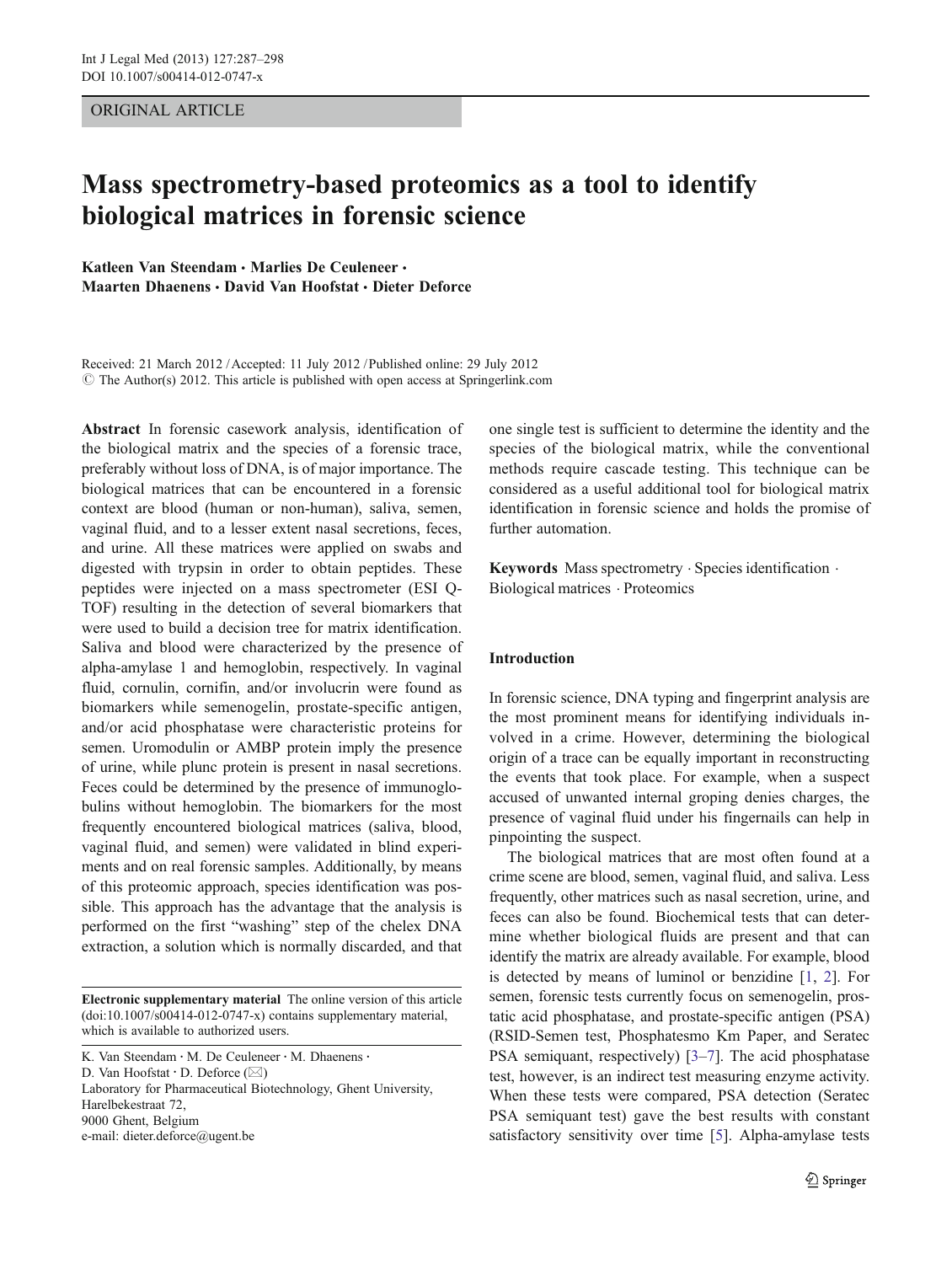<span id="page-1-0"></span>such as the Phadebas assay are currently available for the detection of saliva. The latter is based on Bio-Degradable Starch Microspheres which are covalently bound to a blue dye. When alpha-amylase is present in a sample, the dye is released [[8\]](#page-10-0). However, similar to the acid phosphatase test, the Phadebas assay is an indirect test that measures the activity of amylase. Therefore, these biochemical tests sometimes lack specificity because they cannot differentiate between the alpha-amylase 1 (present in saliva) and alphaamylase 2 (present in semen and vaginal secretion) [[9,](#page-10-0) [10](#page-10-0)]. In general, color-based presumptive tests (Phadebas, SALIgAE test) can be challenging to interpret for weak to trace positives or for mixtures with blood [[11](#page-10-0)].

The main disadvantage of these biochemical tests is their destructive nature, resulting in sample loss for subsequent DNA analysis [[12\]](#page-10-0). Since forensic samples are often found in low quantity, destruction of DNA should be avoided. Another disadvantage of the current biochemical tests is their specificity for only one biological matrix  $[1-3, 1]$  $[1-3, 1]$  $[1-3, 1]$  $[1-3, 1]$  $[1-3, 1]$ [12](#page-10-0)–[14](#page-10-0)]. This means that several cascade tests might be needed before the biologic nature of a certain sample or stain is uncovered. Also, when the identity of one biological matrix is determined, no or little effort is made to find out if the sample is a mixture of different biological matrices. This is due to the high cost of the tests, the fact that cascade testing is very time consuming and the increased loss of sample when multiple tests are performed [[15\]](#page-10-0).

Besides the identification of a certain biological matrix, determining the species of the donor of the sample can be equally important. For example, benzidine testing is used to determine the presence of blood, but to distinguish human blood from animal blood, other tests such as the hexagon-Obti test are needed [[14,](#page-10-0) [16](#page-10-0)]. In addition, these tests can only indicate the presence or absence of blood from one specific species. If negative, another test has to be performed in order to potentially identify what animal species the blood originated from.

Therefore, forensic science calls for a universal, specific, and unbiased method that can identify pure as well as mixtures of biological matrices of different species origin without destruction of the DNA and preferably without any additional sample consumption, so that the full trace is available for DNA extraction.

Here, we present a mass spectrometry (MS)-based approach that can fulfill these requirements. In order to validate the use of mass spectrometry for the determination of biological matrices in forensic science, we first constructed a decision tree based on the specific and most prominent proteins present in biological matrices that might be found at a crime scene (blood, saliva, sperm, vaginal fluid, nasal secretion, feces, and urine). For the detection of semen, we focused on proteins present in the seminal fluid [[4,](#page-10-0) [5](#page-10-0), [12\]](#page-10-0). In this way, our approach could also be used to detect semen from men having undergone a vasectomy.

After the construction of a decision tree, the biomarkers for the most commonly encountered biological matrices in forensics (blood, semen, vaginal fluid, saliva) were evaluated in a blind analysis and all samples were annotated correctly, except when low amounts of saliva or vaginal fluid were present in combination with high amounts of blood or semen. Next, dilution series for saliva, blood, and semen proved our method equally or even more sensitive compared to other, biochemical methods. The MS approach could also detect semen on vaginal swabs 24 to 36 h after a possible rape. Additionally, species identification was validated on human, canine, and bovine blood. Finally, our decision tree was validated on real forensic samples. Constructing this methodology required a great amount of laboratory expertise, but new approaches in the field such as SRM (selected reaction monitoring) and library search algorithms are increasingly making MS-based detection methods accessible to a broader community. Therefore, our method could become a valuable addition to the forensic toolbox.

# Materials and methods

#### Sample preparation

Different biological matrices were applied on sterile cotton-tipped swabs. The swabs were dried for 3 h at room temperature and stored at −20°C. For the validation of biomarkers, different biological matrices were applied, either alone or in mixtures (Table [1](#page-2-0)), on a piece of cotton clothing which was first rubbed on hands and arms to contaminate the fabric with human keratins. Additionally, the fabric was deliberately soiled with dirt on shoes and floor to mimic real life samples. The different spots were dried for 1 h.

Before protein extraction, the swabs and the fabric were thawed, cut, and transferred into LoBind Eppendorf tubes (Eppendorf AG, Hamburg, Germany). After adding 500 μL of ultrapure water (MilliQ, Merck Millipore, Billerica, MA, USA), the Eppendorf tubes were vortexed thoroughly and the samples were incubated for 30 min at room temperature. Subsequently, the Eppendorf tubes were centrifuged for 5 min at  $14,000 \times g$ . Since this procedure is the first step of the chelex DNA extraction, the pellet can be used for DNA analysis [[17](#page-10-0)]. The supernatant is normally thrown away. Here, it is stored at −20°C and is later used for MS analysis.

The validation experiment was blind, meaning that the identity of the biological matrices in the different spots was not known to the investigator.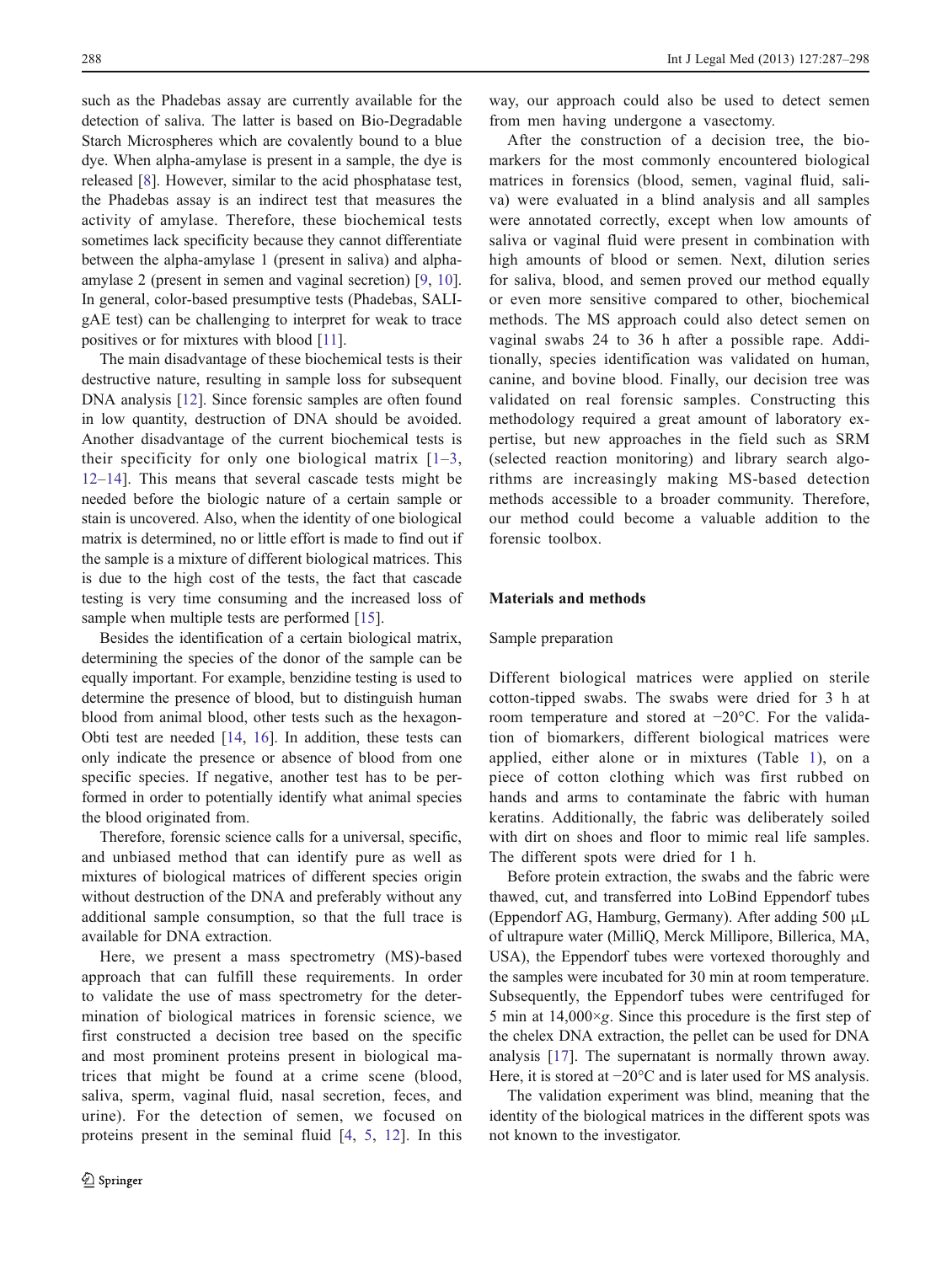<span id="page-2-0"></span>Table 1 List of biological fluids and mixtures used in the blind experiment

| Blind sample | Identifications          | Identified biomarkers                    | Number of<br>peptides | Protein<br>score | Maximum      |
|--------------|--------------------------|------------------------------------------|-----------------------|------------------|--------------|
|              |                          |                                          |                       |                  | $p$ value    |
| Z1           | Semen                    | Semenogelin-1                            | 39                    | 1,094            | $1.1e - 008$ |
|              |                          | Semenogelin-2                            | 30                    | 1,009            | $3.7e - 012$ |
|              |                          | Prostatic acid phosphatase               | $\overline{4}$        | 156              | $1e - 005$   |
|              |                          | Prostate-specific antigen                | $\mathbf{1}$          | 82               | $4.1e - 006$ |
| $Z2^a$       | Vaginal secretion        | Cornulin                                 | $\mathbf{1}$          | 81               | $5.2e - 006$ |
| $Z2 b^b$     | Vaginal secretion        | Cornulin                                 | $\overline{4}$        | 239              | 8.4e-008     |
|              |                          | Cornifin                                 | $\overline{c}$        | 130              | $2.4e - 008$ |
| Z3           | Bovine blood             | Hemoglobin subunit beta OS=Bos taurus    | 27                    | 904              | $1.3e - 007$ |
|              |                          | Hemoglobin subunit alpha OS=Bos taurus   | 15                    | 847              | $4.5e - 014$ |
| Z4           | Human blood              | Hemoglobin subunit beta                  | 24                    | 905              | $5.4e - 010$ |
|              |                          | Hemoglobin subunit alpha                 | $\overline{7}$        | 348              | $1.8e - 007$ |
| $Z5^a$       | Saliva                   | Alpha-amylase 1                          | $\mathbf{1}$          | 63               | 0.00034      |
| $Z5 b^b$     | Saliva                   | Alpha-amylase 1                          | 14                    | 813              | $3.8e - 011$ |
| Z6           | Semen                    | Semenogelin-2                            | 35                    | 1,158            | $2.3e - 009$ |
|              |                          | Semenogelin-1                            | 32                    | 828              | $6.9e - 009$ |
|              |                          | Prostatic acid phosphatase               | 3                     | 179              | $1.9e - 007$ |
|              |                          | Prostate-specific antigen                | $\overline{2}$        | 113              | $1.5e - 005$ |
| W            | Semen, vaginal secretion | Semenogelin-2                            | 21                    | 737              | $1.3e - 009$ |
|              |                          | Semenogelin-1                            | 24                    | 659              | $5.7e - 006$ |
|              |                          | Cornulin                                 | 5                     | 656              | $1.9e - 022$ |
|              |                          | Prostatic acid phosphatase               | $\mathbf{1}$          | 89               | $8.3e - 007$ |
|              |                          | Cornifin-B                               | $\overline{2}$        | 84               | 0.00074      |
|              |                          | Involucrin                               | $\mathbf{1}$          | 46               | 0.018        |
| X1           | No biological matrix     |                                          |                       |                  |              |
| X2           | Semen, human blood       | Hemoglobin subunit beta                  | 36                    | 1,203            | 5.6e-010     |
|              |                          | Hemoglobin subunit alpha                 | 16                    | 795              | $9.3e - 017$ |
|              |                          | Semenogelin-2                            | 6                     | 271              | $2.2e - 009$ |
|              |                          | Semenogelin-1                            | $\overline{2}$        | 76               | 0.00016      |
| X3           | Human blood              | Hemoglobin subunit beta OS=Homo sapiens  | 10                    | 254              | $9.5e - 008$ |
|              |                          | Hemoglobin subunit alpha OS=Homo sapiens | 6                     | 254              | $8.8e - 008$ |
| X4           | Semen, saliva            | Semenogelin-2                            | 35                    | 1,793            | $8.1e - 023$ |
|              |                          | Semenogelin-1                            | 41                    | 1,337            | $2.2e - 015$ |
|              |                          | Alpha-amylase                            | 6                     | 244              | $6e - 010$   |
|              |                          | Prostate-specific antigen                | 5                     | 207              | $3.5e - 006$ |
|              |                          | Prostatic acid phosphatase               | 5                     | 205              | $1.7e - 007$ |

Hemoglobin subunit alpha 15 807 2.6e−018 Alpha-amylase 1 3 129 1.4e−005

Hemoglobin subunit alpha OS=*Bos taurus* 13 787 1.3e−015<br>Alpha-amylase 1 3 160 3.1e−007

Semenogelin-1 28 712 9.4e−007 Cornulin 2 219 1.9e−012 Prostatic acid phosphatase 5 201 1e−007

The annotations were performed with Mascot Daemon. The number of identified peptides, the protein score, and the maximal expectancy are indicated as well

X5 Human blood, saliva Hemoglobin subunit beta 39 1,187 5.9e−010

X6 Bovine blood, saliva Hemoglobin subunit beta OS=*Bos taurus* 24 860 1.3e−007<br>Hemoglobin subunit alpha OS=*Bos taurus* 13 787 1.3e−015

X7 Semen, vaginal secretion Semenogelin-2 25 891 4.3e−010

Alpha-amylase 1

 $a$  1/10 of the sample gave a low number of peptides after MS analysis (n=1)

 $b$  1/2 of the sample was used for MS analysis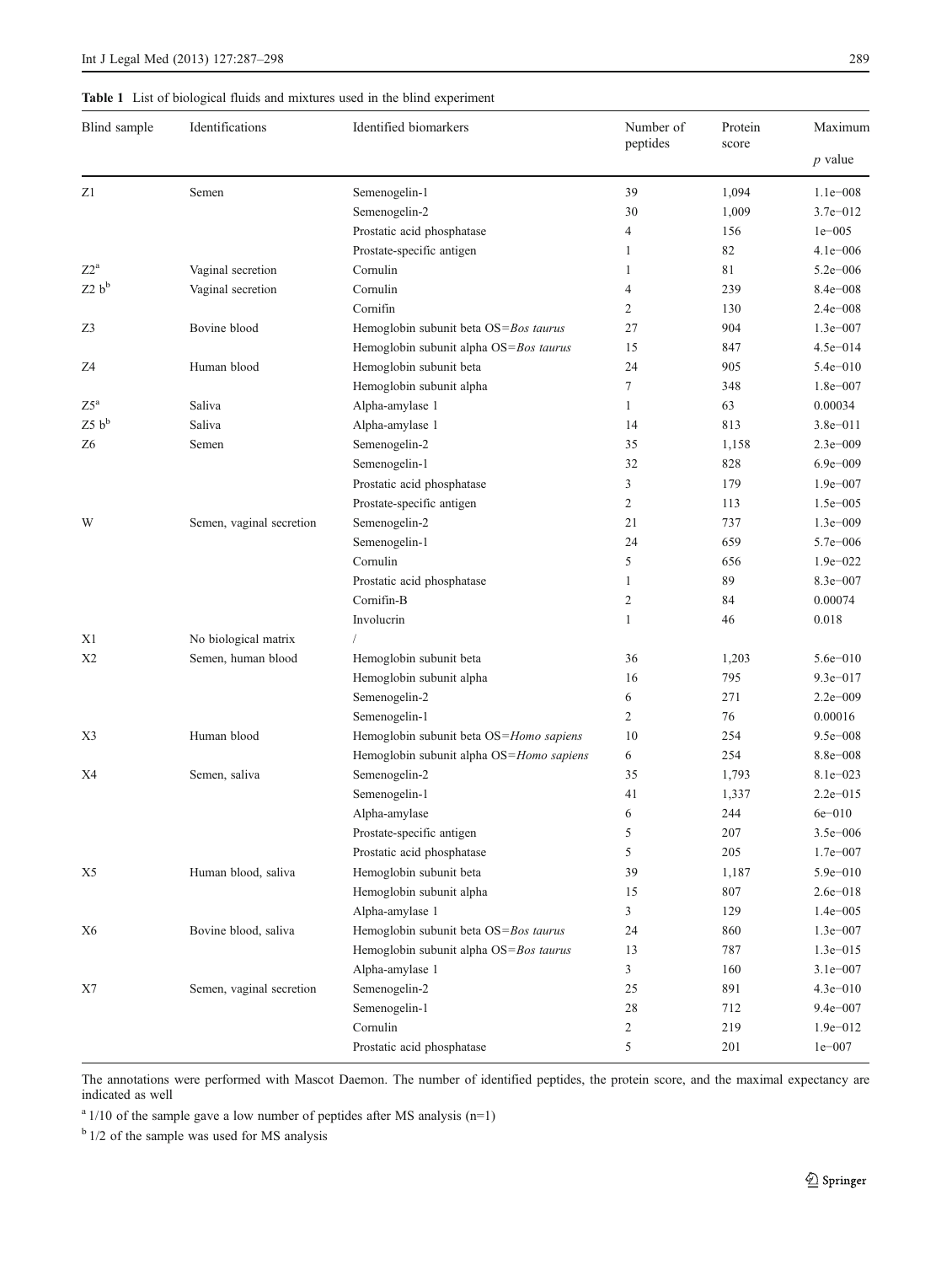All volunteers who donated biological fluids consented to participation in the study.

## Sensitivity of the MS approach

Different dilutions of saliva (1:2, 1:3, 1:4, 1:5, 1:10, 1:100, 1:200, 1:500, 1:1,000;  $n=3$ ), human blood (1:10, 1:100, 1:1,000, 1:10,000, 1:100,000, 1:1,000,000;  $n=3$ ) and semen  $(1:10, 1:100, 1:1,000, 1:10,000, 1:100,000, 1:1,000,000; n=$ 3) were made in Eppendorf tubes with ultrapure water. Then 100 μL of the diluted saliva, 40 μL of the diluted blood, and 200 μL of the diluted semen were analyzed by means of the MS approach. The same volume of each dilution was used for the conventional biochemical methods. For saliva, 100 μL of the dilution was applied on cotton swabs and dried prior to the Phadebas test (Magle AB, Lund, Sweden). For blood, 40 μL of the dilution was applied on filter paper for the benzidine test. For semen detection, 200 μL of the dilution was directly applied on the Seratec PSA semiquant test (Seratec, Göttingen, Germany) for PSA detection, and for acidic phosphatase (AP) detection, 200 μL was applied on a piece of cotton fabric, dried, and analyzed with the Phosphatesmo Km Paper kit (Macherey-Nagel GmbH & Co., Düren, Germany). All the conventional tests were performed by trained experts according to the manufacturer's protocols.

To validate the use of MS to find traces of semen on different time lapses after a rape, vaginal swabs were taken 12 h, 24 h, 36 h, 48 h, 60 h, and 72 h after sexual intercourse  $(n=3)$ . All swabs were analyzed as described above and compared with the Seratec PSA semiquant test for semen detection.

# Forensic samples

Real forensic samples  $(n=12)$  were also analyzed to confirm the applicability of this technique in a real-world setting. Small pieces of fabric (0.5 cm<sup>2</sup>) were cut out from underwear or other clothing that was available from five different rape cases and divided in two: one part was tested for PSA or AP by means of conventional biochemical tests and the other part was used for mass spectrometric analysis. To this end, the pieces of clothing were incubated in 500 μL ultrapure water for 30 min as described above. One tenth of the sample was injected for mass spectrometric analysis. Additionally, seven other forensic samples that were positive for blood after a benzidine test were analyzed with MS.

#### In solution digest

One twenty-fifth of the supernatant from the swabs with only one biological matrix was used to determine possible biomarkers, while 1/10 of the supernatant was used for the other samples (possible mixtures of biological matrices on the dirty fabric and forensic samples). Analysis of a higher amount of proteins for the samples from the dirty fabric and for the forensic samples is recommended since identification of biomarkers in these samples can be hampered by interfering proteins or dirt. For the blind samples with known proportions, a mixture of 100 μL was prepared and 1/100 of the sample was analyzed. Samples with a low number of identified peptides were rerun in a larger sample size [9/10 instead of 1/10 (Table [1\)](#page-2-0) or 1/2 instead of 1/100 (Supplementary Table S2)]. Dried supernatant or dried body fluid mixtures were dissolved in 20 μL 0.5 M triethylammonium bicarbonate (TEABC; Sigma-Aldrich, St. Louis, MO, USA). One microliter of denaturant (2 % SDS; MP, Illkirch, France) and 2 μL reducing agent [50 mM tris-(2-carboxyethyl)phosphine (TCEP; Sigma-Aldrich, St. Louis, MO, USA)] were added to each Eppendorf and incubated for 1 h at  $60^{\circ}$ C. Subsequently, 1  $\mu$ L of alkylizing agent [200 mM methyl methanethiosulfonate (MMTS; Sigma-Aldrich, St. Louis, MO, USA)] was added. After a 10-min incubation at room temperature, the proteins were digested overnight at 37°C with 1 μg of trypsin (Promega, Madison, WI, USA). The resulting peptides were dried and stored at  $-20$ °C.

# Mass spectrometric analysis

Dried peptides were dissolved in 40 μL 0.1 % formic acid (FA) in water (buffer A) and 20 μL was desalted after injection on a Acclaim PepMap 100 C18 pre-column [0.3 mm internal diameter (i.d.) $\times$ 5 mm, 5 µm particle size; Dionex, Sunnyvale, CA, USA] with buffer A. Separation was performed by means of reversed phase nano-HPLC (Pepmap C18 column 15 cm, particle size 3 μm, 0.3 mm internal diameter by 150 mm; Dionex, Sunnyvale, CA, USA) at 60°C using a linear gradient of 97:3 buffer A/buffer B to 20:80 buffer A/buffer B at 300 nL/min over 70 min (buffer B—80 % ACN/0.1 % FA). The different peptides were analyzed on an ESI Q-TOF Ultima (Waters, Milford, MA, USA) in a data dependent mode, where automatically switching between MS and MS/MS occurred on up to seven higher charge ions, when the intensity of the individual ions rose above 50 counts per second. The fluid was dispersed at a voltage between 1,800 V and 2,200 V (capillary voltage) and the cone voltage was set at 100. The source temperature was 95°C, while the dissolvation temperature was set at 120°C. m/z ratios were selected for MS between 450 and 1,650. MS/MS spectra were acquired between 50 and 2,300 Da. Ions were fragmented by collision induced dissociation, with a custom collision energy profile for LC– MSMS samples, ranging from 25 eV to 55 eV for doubly charged peptides between  $m/z$  400 and 1,200, and ranging from 11 eV to 26 eV for triply charged peptides between  $m/z$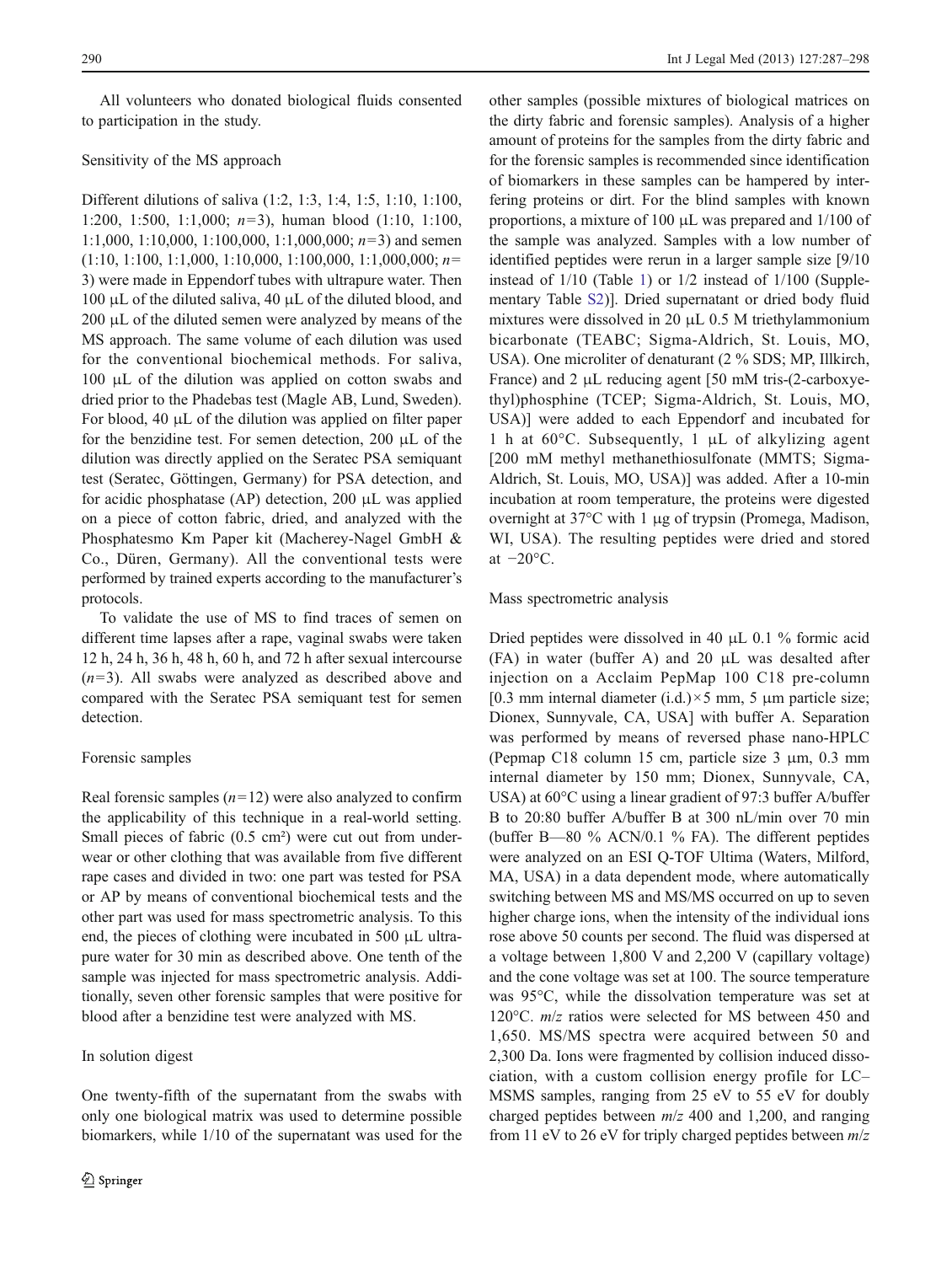435 and 1,000. m/z ratios selected for MS/MS were excluded for 150 s. Data were searched against Swissprot database of Mammalia using the in-house search engine Mascot Daemon (2.3; Matrix Science, London, UK). Methylthio (C) was specified as fixed modification since this modification was added to the peptides through alkylation by means of MMTS during the digest protocol. Oxidation (M) and deamidation (NQ) were considered as variable modifications since these are very common modifications on proteins/peptides [\[18](#page-10-0)–[20\]](#page-10-0).

The peptide tolerance and MS/MS tolerance were set to 0.35 Da and 0.6 Da, respectively. A maximum of two missed cleavages were allowed. To filter out homologous proteins, only the proteins with at least one bold red peptide in Mascot Daemon were used. Red indicates the top scoring peptide match for this spectrum and bold indicates that it is the highest scoring protein this peptide match is found in. By dropping hits that have no bold red matches, we can thus largely eliminate homologues with lower coverage [[18\]](#page-10-0). In general, the identification threshold was set at a  $p$  value of 0.05 per peptide. The  $p$  value is the probability of a false positive annotation of a peptide. For the determination of the biomarkers, we decreased the  $p$  value to 0.01 to make sure that the identified proteins were not derived from false positive annotations of peptides. Searches were performed with trypsin as enzyme. For urine and feces, searches were performed with both trypsin and semitrypsin. The number of identified peptides is mentioned as a rough estimate of the abundance of this protein in the sample. The score of a peptide is a measure for the quality of the spectrum obtained after MSMS (threshold was set at 41) and the score of a protein is the sum of scores of all peptides annotated for that protein. Note that the  $p$  value can only be calculated for one peptide and not for the whole protein [[18\]](#page-10-0). The p values in the tables are thus a measure for the false discovery rate of the best annotated peptide. The basic principles on proteomics and mass spectrometry are reviewed in [[21,](#page-10-0) [22\]](#page-10-0). Automation of this approach will no longer require the interpretation of these scoring algorithms. The workflow of the mass spectrometric approach for the identification of biological matrices is depicted in Fig. 1.

#### Results and discussion

Biomarkers of fluid biological matrices

Nine biological matrices from different individuals [human blood ( $n=5$ ), animal blood (bovine and canine;  $n=4$ ), human menstrual blood ( $n=3$ ), semen ( $n=2$ ), vaginal fluid ( $n=$ 4), saliva  $(n=2)$ , nasal secretion  $(n=5)$ , feces  $(n=4)$ , and urine  $(n=6)$ ] were applied on sterile swabs in order to identify possible biomarkers. Supernatant of these samples were digested in peptides and used for mass spectrometric (MS) analysis. Per biological matrix different proteins were identified  $(p<0.01)$  (Supplementary Data Table S1). Our selection criteria for biomarkers were based on the specificity and the abundance of the protein. Since the amount of biological matrix in forensic samples can be low, it has no use to incorporate biomarkers that can hardly be detected. Therefore, we chose our biomarkers from the highly abundant proteins.

For blood, hemoglobin (alpha and beta subunit) was chosen as biomarker since this protein was specific for blood and present in large amounts (Supplementary Data Table S1) [\[14](#page-10-0), [16](#page-10-0)]. Mass spectrometry has already been used to identify hemoglobin variants in blood [[23\]](#page-10-0). Additionally, hemoglobin is not only very specific and highly abundant in blood but it also allows to distinguish between different species of origin. Espinoza et al. found that hemoglobin, analyzed by electrospray ionization mass spectrometry, can resolve species by the presence of species determining peptides [\[24](#page-10-0)]. Despite extensive homology, all three species tested (Homo sapiens, Canis familiaris, and Bos taurus) were unambiguously annotated based on highly confident identification of species-specific peptide stretches. The hexagon Obti test that is most commonly used to determine human origin of blood stains can differentiate between human and non-human blood, but MS can easily pinpoint the species as well, again without any loss of trace or cellular material needed for subsequent DNA analysis.

By means of mass spectrometry, semenogelin 1 and 2 but also other semen-specific proteins such as prostatic acid phosphatase and PSA were found (Fig. [2\)](#page-5-0). By means of

Fig. 1 Workflow for mass spectrometric identification of biological matrices

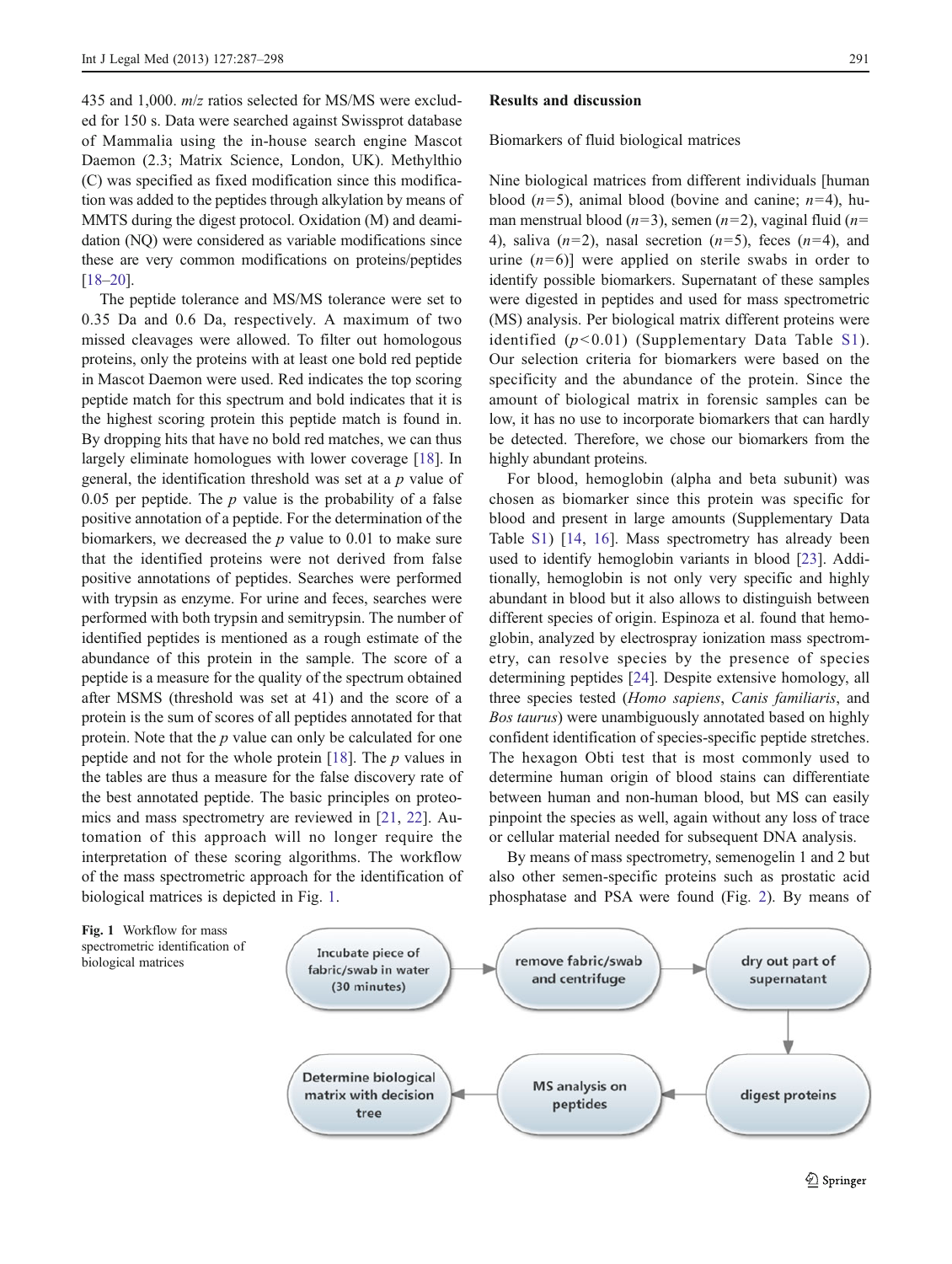<span id="page-5-0"></span>Fig. 2 Decision tree with biomarkers per biological matrix. \*The absence of the biomarker (uromodulin/AMBP protein or immunoglobulins) does not necessarily exclude the presence of the matrix (urine or feces, respectively)

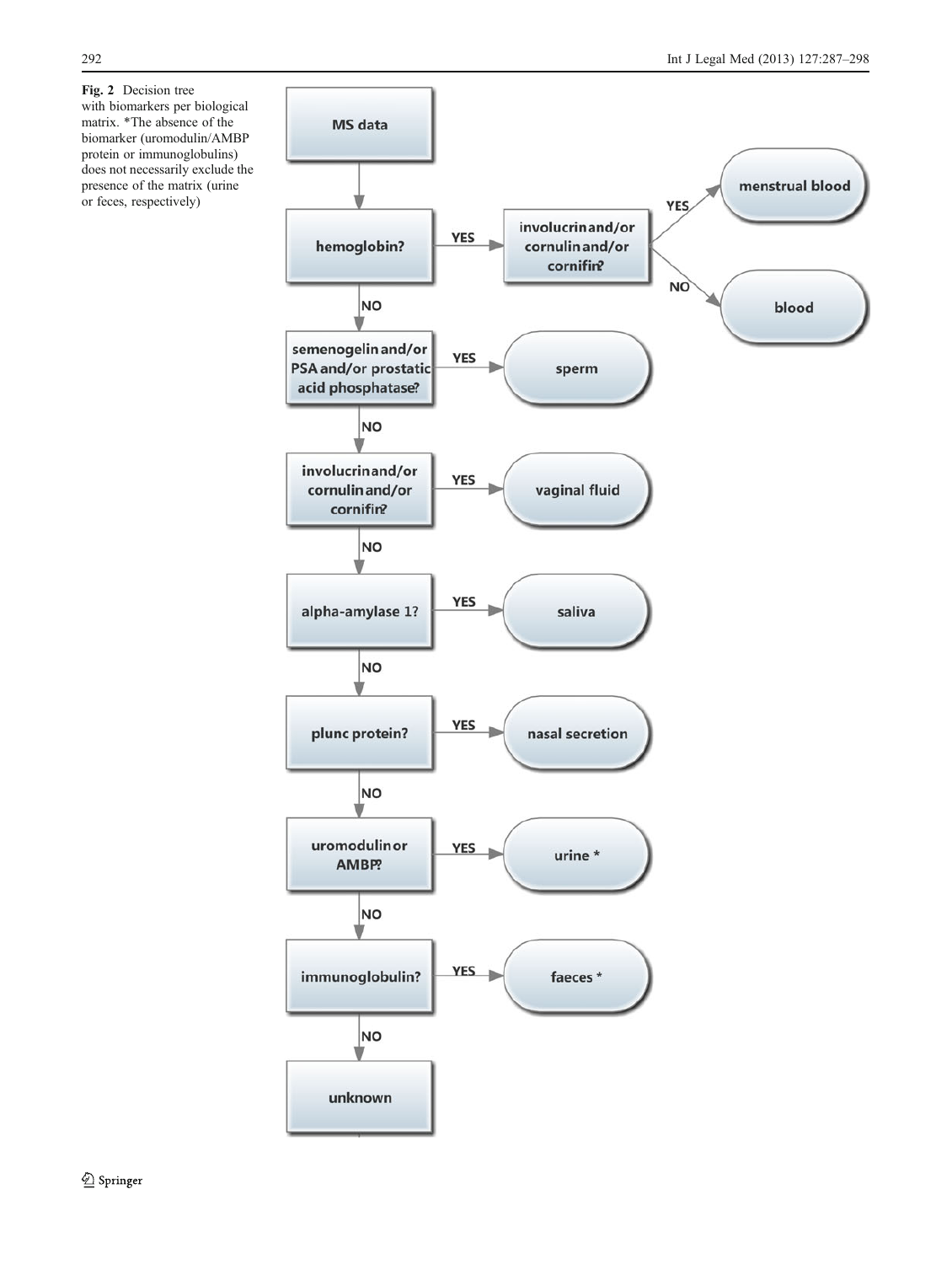the MS approach, these different proteins are often detected in one single test and in this way the presence of different semen proteins further confirms the origin of the matrix.

Vaginal biomarkers are cornulin, involucrin, and cornifin while alpha-amylase 1 is the highly abundant and specific protein for saliva. By means of mass spectrometry, a distinction between the two forms of alpha-amylase (alphaamylase 1, present in saliva and alpha-amylase 2, present in semen and vaginal secretion) can be made, thus increasing specificity.

In menstrual blood, the biomarkers from both blood and vaginal secretions were present: hemoglobin and cornulin.

For nasal secretions, albumin, immunoglobulins (Ig alphachain, Ig kappa chain C region, J chain) and plunc protein were detected. The latter was specific for this matrix [\[25,](#page-10-0) [26\]](#page-10-0).

In urine, a few proteins/peptides could be detected: albumin, AMBP protein, and uromodulin. These proteins have already been detected previously [\[27](#page-10-0)–[29](#page-10-0)]. Albumin is found in high amounts in blood as well and can therefore not be used as biomarker. Uromodulin, on the other hand, is the most abundant protein in normal human urine [[30\]](#page-10-0). It should be noted that it can also be detected in serum [[31\]](#page-10-0). However, when no hemoglobin is found in a sample, we can exclude blood as biological fluid. In this way, uromodulin can serve as a biomarker for urine in the absence of the manifold more abundant hemoglobin that would show up when blood is present. Similarly, the presence of AMBP protein in the absence of hemoglobin can be used as a marker for urine. However, the absence of uromodulin or AMBP protein does not mean that no urine is present since in some urine samples no proteins or peptides could be detected, probably due to their low concentration.

For feces, immunoglobulins (J chain, Ig kappa chain C region, and Ig alpha chain) could be detected in some samples (two out four samples). However, immunoglobulins are not ideal biomarkers for the identification of biological matrices since these proteins are also found in other matrices such as blood. Still, the presence of immunoglobulins and/or albumin in the absence of hemoglobin can indicate the presence of feces and excludes the presence of blood. Therefore, a feces trace will not be mistaken for a blood trace, but mixtures of blood and feces will be hard to identify as a mixture. A decision tree with biomarkers for different biological matrices is depicted in Fig. [2.](#page-5-0)

## Blind testing and annotation of fluid biological matrices

In order to evaluate our list of biomarkers, the most relevant biological matrices in forensic casework (human blood, non-human blood, semen, saliva, and vaginal secretions) were applied on a dirty cotton fabric in order to mimic real-life situations. Since the biomarkers for urine and feces could not always be detected and since urine, feces, and nasal secretions are seldom crucial in forensic casework, we did not incorporate them in further analyses.

Mixtures of several biological matrices were also included as this often occurs in real casework (Table [1](#page-2-0)). A major advantage of this unbiased MS approach is the ability to annotate different proteins at the same time, making it possible to identify several biological matrices in one sample with only one test. This equally makes cascade testing redundant. Additionally, different markers for the same matrix such as semenogelin and PSA for semen can be used as a confirmation of the identity of that matrix.

During this analysis, no information on the presence of biological fluids or the presence of mixtures was available to the investigator. Samples Z2 and Z5 showed a relatively low number of peptides. Therefore, these samples were rerun with 1/2 of the sample instead of 1/10. All identifications were correct, which clearly demonstrates the robustness and specificity of our decision tree.

Additionally, we tested these matrices in different proportions and applied 1/100 of the sample on the mass spectrometer (Supplementary Data Table S2). Moreover, 1/ 100 of the sample was used since the amount of biological fluid to make these samples was much higher than the amount present in forensic samples (see "[Materials and](#page-1-0) [methods](#page-1-0)"). It should be noted, however, that one sample (S3) showed a low number of peptides. Therefore, 1/2 instead of 1/100 of this sample was rerun on the mass spectrometer. All four matrices were correctly annotated, including low amounts of blood and semen in high amounts of another biological matrix. However, low amounts of saliva and vaginal fluid, two matrices with low protein concentrations, could not be detected when mixed in high amounts of blood and semen, the matrices with high protein concentrations.

All identifications with a score above 41, which is correlated with a  $p$  value below 0.05, are mentioned in the table (Table S2). It is worth mentioning that in sample S5, prostatic acid phosphatase (one peptide, score 38, maximum  $p$  value of 0.071) could also be detected. This peptide had a score below the threshold, but it can be seen as a confirmation of semen by means of semenogelin detection. Similarly, prostatic acid phosphatase (two peptides, score 32, maximum  $p$  value 0.39) and prostate-specific antigen (one peptide, score 35, maximum  $p$  value 0.22) were also found in sample S10.

#### Sensitivity of the mass spectrometric approach

In order to determine the sensitivity of the mass spectrometric approach, we made dilutions of the biological fluids of interest. For semen, saliva, and blood, these sensitivities were compared with the conventional biochemical methods (Seratec PSA semiquant test for PSA and the Phosphatesmo Km Paper kit for AP were used for semen, benzidine for the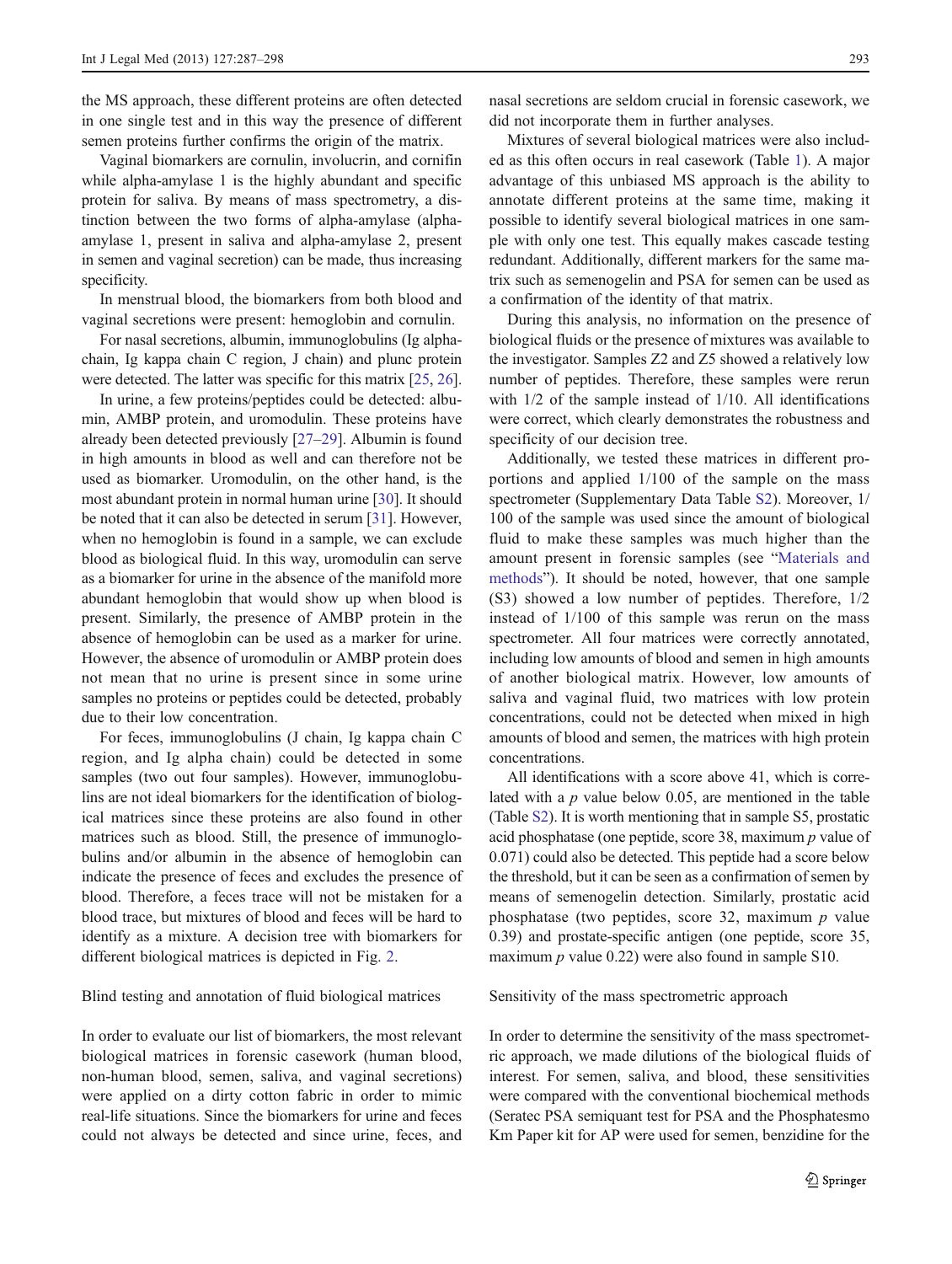detection of blood, and the Phadebas test for saliva) for samples from three different volunteers per biological matrix. The MS approach showed comparable or even higher sensitivity when compared to the currently used biochemical tests. The maximum sensitivity of the benzidine test was 1:10,000 in our laboratory, while mass spectrometry showed a sensitivity of 1:100,000 starting from the same amount of sample. However, it should be noted that luminol has also been reported with a sensitivity of 1:100,000 [\[1](#page-9-0)]. For saliva, a maximum sensitivity of 1:100 for the Phadebas test was observed in our laboratory. The MS approach reveals a maximum sensitivity of 1:1,000. For semen, a higher specificity compared to the AP test (1:100) and a comparable sensitivity compared to the PSA test (1:100,000) was found by means of MS (maximum sensitivity of 1:100,000). Taken together, the sensitivity of the mass spectrometric approach is comparable to the conventional methods or even exceeds their performance.

Since forensic science is often used to solve rape cases, a time-lapse experiment was also conducted to determine the sensitivity of post-coital sperm detection. After sexual intercourse, a vaginal swab was obtained from three volunteers every 12 h. By means of MS, the presence of semen (semenogelin) could still be detected after 24 h  $(n=3)$  or even after 36 h  $(n=2)$ . When using the same amount of sample, the Seratec PSA semiquant test could only detect semen up to 12 h after intercourse in all three volunteers.

#### Annotation of forensic samples

As a final validation of our approach, we analyzed real forensic samples from actual cases. Five different rape cases

with semen on clothing were analyzed with the conventional methods to detect semen. For MS analysis, only the supernatant was analyzed while the pelleted cells were used for DNA profiling. Not only in recent samples (2010 and 2011) but also in 5–8-year-old samples (a sample of 2006 and a sample of 2003) semen and/or vaginal fluid could be detected by means of the MS approach. A forensic sample with semen on a sweater revealed the presence of semen (semenogelin, PSA) and the absence of vaginal fluid (no involucrin, cornulin, or cornifin) (Table 2). Interestingly, alpha-amylase 1 was also detected, which revealed the presence of saliva. The latter was not determined by the conventional method because after identification of one biological matrix (such as semen in a rape case), testing is usually abrogated.

Besides rape cases, real forensic samples with possible blood stains were included as well. Supernatants from stains (max 1 year old) that were positive for blood with the conventional test (benzidine) were analyzed by means of mass spectrometry. In each sample, hemoglobin was detected (Table [3](#page-8-0)), again illustrating the usefulness of mass spectrometry for identification of the biological fluids in forensic caseworks.

We also tested the potential of the approach to discriminate animal traces in real forensic samples. In the stomach of a corpse, brains were found, but no information was known on the species identity. MS analysis revealed the presence of canine hemoglobin (two peptides, maximum  $p$  value=  $0.0003$ , score=64), indicating that the brains originated from dogs. In another case, blood was found on the floor at a crime scene, but no DNA profile could be obtained. By means of this MS approach, we found that the blood

**Table 2** Detection of biological matrices on forensic samples from rape cases, with their number of identified peptides, the score, and maximum  $p$ value from Mascot Daemon

| Sample (age)                 | Identified biomarkers      | Identified matrix | Number of<br>peptides | Protein score | Maximum<br>$p$ value |
|------------------------------|----------------------------|-------------------|-----------------------|---------------|----------------------|
| Washcloth (6 months)         | Semenogelin-1              | Sperm             | 4                     | 174           | $1e - 005$           |
| Women's sweater (1 year)     | Semenogelin-2              | Sperm             | 19                    | 819           | $4.6e - 017$         |
|                              | Semenogelin-1              |                   | 15                    | 630           | $2.7e - 015$         |
|                              | Prostatic acid phosphatase |                   | 4                     | 125           | 0.00029              |
|                              | Alpha-amylase 1            | Saliva            | 2                     | 197           | $2.8e - 015$         |
| Women's underpants (2 years) | Prostatic acid phosphatase | Sperm             |                       | 73            | $3.5e - 005$         |
|                              | Cornifin-A                 | Vaginal fluid     | 3                     | 44            | 0.03                 |
| Women's underpants (5 years) | Semenogelin-2              | Sperm             | 18                    | 510           | $2.9e - 008$         |
|                              | Semenogelin-1              |                   | 20                    | 492           | $4.3e - 008$         |
|                              | Prostatic acid phosphatase |                   | 5                     | 152           | $4e - 005$           |
|                              | Prostate-specific antigen  |                   |                       | 72            | $4.9e - 005$         |
|                              | Cornulin                   | Vaginal fluid     |                       | 91            | $5.3e - 007$         |
| Women's underpants (8 years) | Prostate-specific antigen  | Sperm             | 4                     | 182           | $3.2e - 007$         |
|                              | Cornulin                   | Vaginal fluid     |                       | 67            | 0.00015              |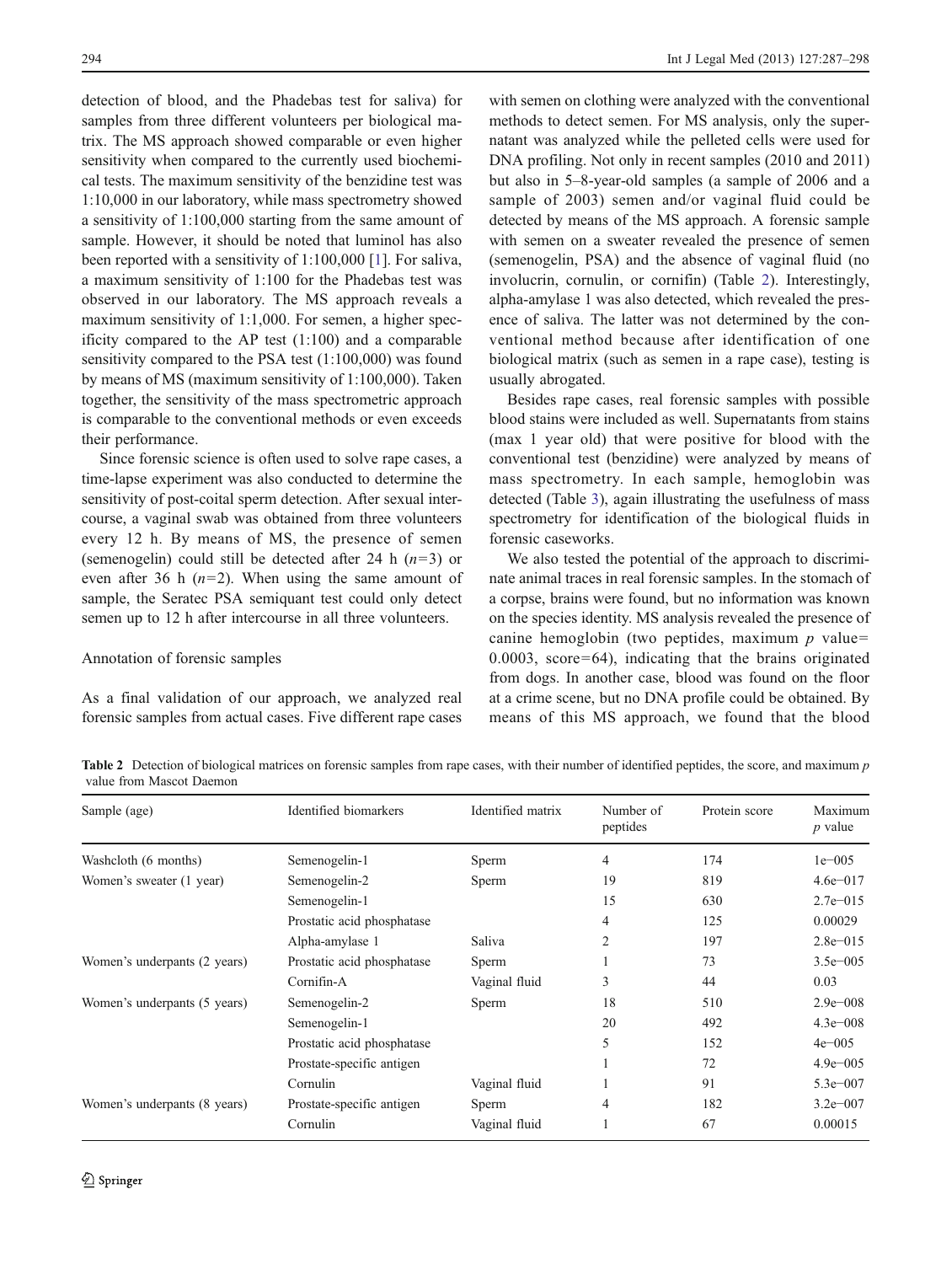<span id="page-8-0"></span>

| <b>Table 3</b> Detection of blood<br>on forensic samples by means of<br>mass spectrometry | Sample                                 | Identified biomarkers    | Number of<br>peptides | Protein<br>score | Maximum $p$ value |
|-------------------------------------------------------------------------------------------|----------------------------------------|--------------------------|-----------------------|------------------|-------------------|
|                                                                                           | Swab from car door                     | Hemoglobin subunit beta  | 36                    | 968              | $1.3e-012$        |
|                                                                                           |                                        | Hemoglobin subunit alpha | 25                    | 818              | $6.1e-011$        |
|                                                                                           | Swab from car door                     | Hemoglobin subunit beta  | 6                     | 140              | $3.4e - 006$      |
|                                                                                           |                                        | Hemoglobin subunit alpha | 3                     | 53               | 0.037             |
|                                                                                           | Swab from stain on back<br>of envelope | Hemoglobin subunit beta  | 7                     | 127              | $1.6e - 005$      |
|                                                                                           |                                        | Hemoglobin subunit alpha | 4                     | 93               | $7.6e - 007$      |
|                                                                                           | Swab, origin unknown                   | Hemoglobin subunit beta  | 32                    | 905              | $3e - 013$        |
|                                                                                           |                                        | Hemoglobin subunit alpha | 18                    | 584              | $7.1e-013$        |
|                                                                                           | Swab from a sweater                    | Hemoglobin subunit beta  | 16                    | 555              | $1.2e - 013$      |
|                                                                                           |                                        | Hemoglobin subunit alpha | 13                    | 358              | $2.6e - 008$      |
|                                                                                           | Swab from stain on envelope            | Hemoglobin subunit beta  | 43                    | 838              | $2.4e - 010$      |
| The number of identified                                                                  |                                        | Hemoglobin subunit alpha | 16                    | 354              | $7.2e - 007$      |
| peptides, the score, and the maxi-                                                        | Swab from shower                       | Hemoglobin subunit beta  | 39                    | 768              | $4.9e - 010$      |
| mum $p$ value from Mascot<br>Daemon are indicated as well                                 |                                        | Hemoglobin subunit alpha | 23                    | 479              | $2.6e - 011$      |

originated from a dog (11 peptides from hemoglobin beta, origin C. familiaris, score of 288, maximum  $p$  value of 6.6e−006; four peptides from hemoglobin alpha, origin C. *familiaris*, score of 181, maximum *p* value of 3.2e–010).

# Biological matrix identification in practice

To further optimize this approach for implementation, automated digestion can be used to diminish the workload: shorter digestion times have already been described (2.5 s–7.5 min) and will dramatically decrease the sample preparation time [\[32](#page-10-0), [33\]](#page-10-0). Data analysis can be simplified by developing a selected reaction monitoring (SRM) workflow on proteotypic peptides [[34](#page-10-0)]. Importantly, the use of MS analysis in forensics has the additional advantage that every peptide identification is linked with a  $p$  value. Thus, the certainty about the identity of a sample can be translated into a probability, while interpretation of biochemical tests can be subjective when low amounts of sample are present. This  $p$  value can more easily be used in court, as is currently done for presenting DNA typing results. It should be noted, however, that the algorithm calculates these probabilities for each separate MSMS spectrum (peptide) as independent  $p$  values and that these cannot simply be transposed to a probability of the protein identification as a whole. This means that the easiest way to present statistical data is by presenting the best peptide hit if the  $p$ value is very low. On the other hand, a protein that is identified by three different peptide stretches of each  $p=0.05$  should be seen as a very strong indication of the presence of the protein. This expert data handling, however, is expected to be overcome following future automation steps.

Notably, this approach was optimized and validated in parallel with chelex extraction for DNA typing. Other DNA extraction kits, based on silica for example, were not tested, but since our approach is performed on the extracellular proteins, which can easily be isolated in advance, the DNA extraction procedure has no influence on the MS results.

The use of mass spectrometry in forensic science has been reported before, mainly in toxicology studies, such as the detection of opioids or ephedrines [\[35](#page-10-0)–[37](#page-10-0)]. But mass spectrometry can also differentiate between different sources of the same material based on their isotope ratio [\[38](#page-10-0)] and can be used for genotyping and the determination of single nucleotide polymorphisms [[39](#page-11-0)–[41](#page-11-0)]. However, to the authors' knowledge, this is the first study that highlights the use of mass spectrometry to identify biological matrices in forensic science.

## Mapping the MS approach in current forensic sciences

Besides mass spectrometry on proteins, other techniques have been suggested to identify the matrix and the species it is derived from. Techniques focusing specifically on mRNA, miRNA, and DNA methylation, but also more general detection methods such as fluorescence spectroscopy and RAMAN spectroscopy, have proven useful in the field. Species identification by means of mRNA markers relies on the unique expression of mRNA to identify body fluid stains [[15,](#page-10-0) [42,](#page-11-0) [43\]](#page-11-0). However, cross-reactivity is still an issue with this technique and novel mRNA markers for all body fluids are needed to increase the discriminatory power of the assay. To the author's knowledge, no clear consensus on the choice of mRNA markers has currently been achieved [\[42](#page-11-0)]. Additionally, the stability of mRNA can lead to problems in the forensic context [[44,](#page-11-0) [45\]](#page-11-0). Therefore, a lot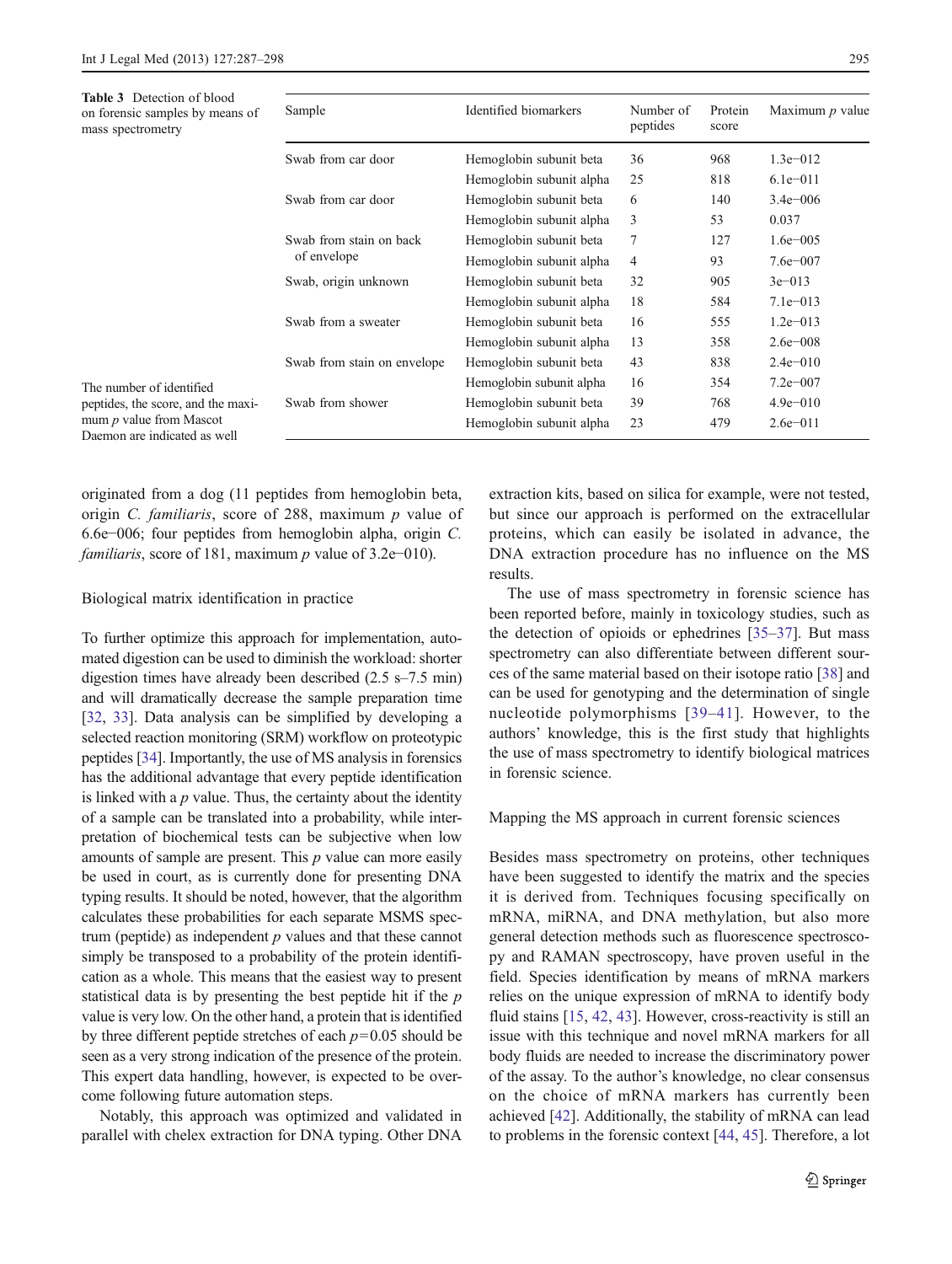<span id="page-9-0"></span>of attention is currently paid to microRNA (miRNA) as a tool to identify biological matrices. Because of their small size, they are less prone to degradation, unlike the larger mRNAs [\[46](#page-11-0), [47](#page-11-0)]. Hanson et al. were the first to use miRNA profiling as an alternative approach to body fluid identification in forensic casework. They found a panel of nine miRNA that allowed them to differentiate between blood, semen, saliva, vaginal secretions, and menstrual blood. However, no strong miRNA candidate was found for semen. It should be noted that a more recent study by Zubakov et al. could not reproduce these results [[47\]](#page-11-0). Possible explanations are the difference in strategy for both cDNA synthesis and PCR quantification, and also the natural variation in miRNA expression between individuals. So, rigorous methodological validation and standardization are crucial.

miRNA can be used to test different biological matrices in one sample, but the detection of each miRNA must be performed in different wells and thereby in different analyses. Multiplexing is possible but is limited due to the limited number of dyes available for use in QT-PCR assays [\[48](#page-11-0)]. By means of the MS approach, no multiplexing is necessary since all biological matrices can be analyzed in one single run.

Recently, Frumkin et al. reported a new method to identify forensic tissue based on methylation of DNA [[49,](#page-11-0) [50](#page-11-0)]. This technique based on tissue-specific methylation patterns has a lot of advantages since it gives operator-independent results, similar to the MS approach, and can be multiplexed with existing STR typing protocols without additional sample loss. Importantly, this technique is still cell-based, which makes it unsuited for detecting sperm from men with a vasectomy and implying a need for more DNA for multiplexing (1 ng versus 100 pg necessary for a good DNA profile) [\[51](#page-11-0)]. Frumkin et al. also rightfully state that the loss of function of proteins can lead to false negatives in the current protein-based commercial kits [\[49](#page-11-0)]. However, the primary structure of proteins is extremely stable and its sequence can still be identified by means of mass spectrometry after hundreds of years [[52\]](#page-11-0), which makes them perfectly suited for forensic science.

Fluorescence spectroscopy can also be used for forensic casework, but despite its good sensitivity, questions arise about its specificity because the fluorescence emission peaks are very broad [[12\]](#page-10-0). This also makes it harder to identify possible mixtures of biological fluids. Finally, RAMAN spectroscopy, based on scattering of light, has a higher specificity since very narrow peaks are formed. However, its sensitivity is lower. RAMAN can identify mixtures and is able to distinguish human from canine semen [\[53](#page-11-0)], but no difference between cat, dog, and human blood was found in that study [[14](#page-10-0)]. By means of mass spectrometry, on the other hand, high sensitivity and specificity can be obtained and species identification can be performed at the same time.

Our MS method has therefore a lot of advantages, but it should be noted as well that at this moment it is not suited to replace the current (colorimetric, enzymatic,…) methods to identify biological matrices in forensic science. Although the protocol for this method is easy to perform, it takes longer before obtaining results compared to the current biochemical tests. Despite the fact that portable mass spectrometers are already available, tissue identification at a crime scene is not feasible at the moment. However, there is no doubt that this technique is useful as an additional method and that it can be adapted in the future for easier application.

In conclusion, by means of this MS-based proteomics approach, we were able to distinguish all the frequently presented samples in forensic casework (vaginal fluid, semen, saliva, and blood) as well as mixtures thereof and could easily annotate animal contamination. The major advantage of this technique is the fact that the analysis is not destructive for DNA since it is performed on the supernatant of the sample, which is otherwise discarded, so the pellet can still be used for DNA typing. Therefore, this technique can be used either as an exploration or as a confirmation technique, when questions arise upon the identity of the biological matrix after DNA profiling in combination with traditional screening tests. Additionally, by means of MS, species annotation and identification of the biological matrix can be performed in one single test instead of cascade testing. This is of major importance as more often than not these traces are scarce on a crime scene. Finally, the high sensitivity of this approach and the stability of proteins make this method fitted to identify both small and old samples.

Acknowledgments The authors thank Bart Broeckx for the collection of animal blood samples. Marlies De Ceuleneer was supported by a research grant from the Fund for Scientific Research, Flanders.

Conflict of interest The authors declare that they have no conflict of interest.

Open Access This article is distributed under the terms of the Creative Commons Attribution License which permits any use, distribution, and reproduction in any medium, provided the original author(s) and the source are credited.

#### References

- 1. Tobe SS, Watson N, Daeid NN (2007) Evaluation of six presumptive tests for blood, their specificity, sensitivity, and effect on high molecular-weight DNA. J Forensic Sci 52(1):102–109. doi[:10.1111/j.1556-4029.2006.00324.x](http://dx.doi.org/10.1111/j.1556-4029.2006.00324.x)
- 2. Webb JL, Creamer JI, Quickenden TI (2006) A comparison of the presumptive luminol test for blood with four nonchemiluminescent forensic techniques. Luminescence 21(4):214– 220. doi:[10.1002/bio.908](http://dx.doi.org/10.1002/bio.908)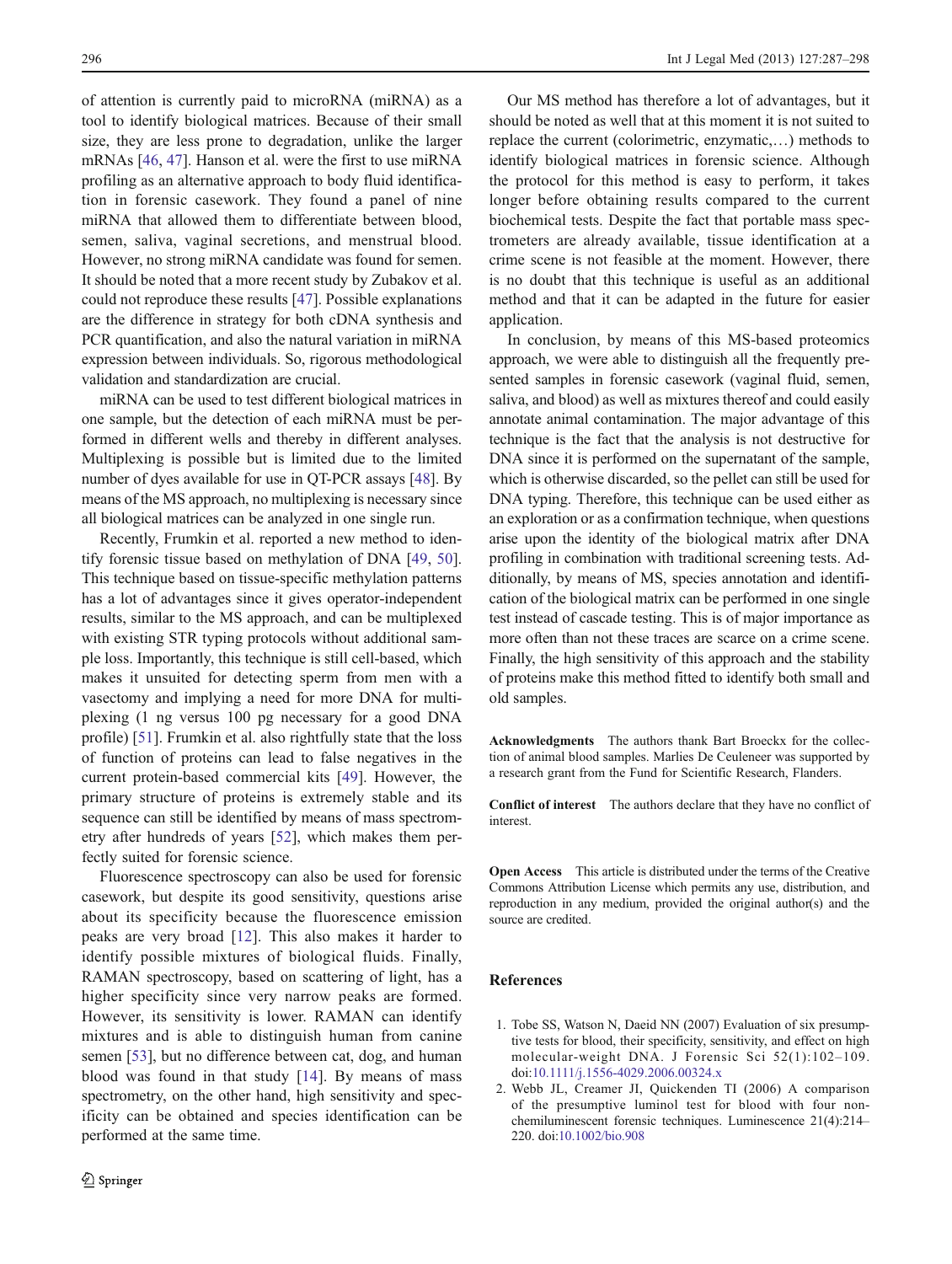- <span id="page-10-0"></span>3. Allery JP, Telmon N, Blanc A, Mieusset R, Rouge D (2003) Rapid detection of sperm: comparison of two methods. J Clin Forensic Med 10(1):5–7. doi:[10.1016/S1353-1131\(02\)00158-X](http://dx.doi.org/10.1016/S1353-1131(02)00158-X)
- 4. Pang BCM, Cheung BKK (2007) Identification of human semenogelin in membrane strip test as an alternative method for the detection of semen. Forensic Sci Int 169(1):27–31
- 5. Khaldi N, Miras A, Botti K, Benali L, Gromb S (2004) Evaluation of three rapid detection methods for the forensic identification of seminal fluid in rape cases. J Forensic Sci 49 (4):749–753
- 6. Bjartell A, Malm J, Moller C, Gunnarsson M, Lundwall A, Lilja H (1996) Distribution and tissue expression of semenogelin I and II in man as demonstrated by in situ hybridization and immunocytochemistry. J Androl 17(1):17–26
- 7. Robert M, Gagnon C (1999) Semenogelin I: a coagulum forming, multifunctional seminal vesicle protein. Cell Mol Life Sci 55(6– 7):944–960
- 8. Hedman J, Gustavsson K, Ansell R (2008) Using the new Phadebas® Forensic Press test to find crime scene saliva stains suitable for DNA analysis. Forensic Sci Int Genet Supplement Ser 1:430– 432
- 9. Quarino L, Dang Q, Hartmann J, Moynihan N (2005) An ELISA method for the identification of salivary amylase. J Forensic Sci 50 (4):873–876
- 10. Merritt AD, Rivas ML, Bixler D, Newell R (1973) Salivary and pancreatic amylase: electrophoretic characterizations and genetic studies. Am J Hum Genet 25(5):510–522
- 11. Myers JR, Adkins WK (2008) Comparison of modern techniques for saliva screening. J Forensic Sci 53(4):862–867. doi[:10.1111/](http://dx.doi.org/10.1111/j.1556-4029.2008.00755.x) [j.1556-4029.2008.00755.x](http://dx.doi.org/10.1111/j.1556-4029.2008.00755.x)
- 12. Virkler K, Lednev IK (2009) Analysis of body fluids for forensic purposes: from laboratory testing to non-destructive rapid confirmatory identification at a crime scene. Forensic Sci Int 188(1– 3):1–17
- 13. Owen GW, Smalldon KW (1975) Blood and semen stains on outer clothing and shoes not related to crime: report of a survey using presumptive tests. J Forensic Sci 20(2):391–403
- 14. De Wael K, Lepot L, Gason F, Gilbert B (2008) In search of blood —detection of minute particles using spectroscopic methods. Forensic Sci Int 180(1):37–42
- 15. Juusola J, Ballantyne J (2007) mRNA profiling for body fluid identification by multiplex quantitative RT–PCR. J Forensic Sci 52(6):1252–1262. doi[:10.1111/j.1556-4029.2007.00550.x](http://dx.doi.org/10.1111/j.1556-4029.2007.00550.x)
- 16. Johnston E, Ames CE, Dagnall KE, Foster J, Daniel BE (2008) Comparison of presumptive blood test kits including hexagon OBTI. J Forensic Sci 53(3):687–689. doi:[10.1111/j.1556-](http://dx.doi.org/10.1111/j.1556-4029.2008.00727.x) [4029.2008.00727.x](http://dx.doi.org/10.1111/j.1556-4029.2008.00727.x)
- 17. Deforce DL, Millecamps RE, Van Hoofstat D, Van den Eeckhout EG (1998) Comparison of slab gel electrophoresis and capillary electrophoresis for the detection of the fluorescently labeled polymerase chain reaction products of short tandem repeat fragments. J Chromatogr A 806(1):149–155
- 18. Perkins DN, Pappin DJ, Creasy DM, Cottrell JS (1999) Probability-based protein identification by searching sequence databases using mass spectrometry data. Electrophoresis 20 (18):3551–3567. doi:10.1002/(SICI)1522-2683(19991201)20: 18<3551::AID-ELPS3551>3.0.CO;2-2
- 19. Levine RL, Mosoni L, Berlett BS, Stadtman ER (1996) Methionine residues as endogenous antioxidants in proteins. Proc Natl Acad Sci U S A 93(26):15036–15040
- 20. Robinson NE, Robinson AB (2004) Molecular clocks: deamidation of asparaginyl and glutaminyl residues in peptides and proteins. Althouse, Cave Junction
- 21. Graves PR, Haystead TA (2002) Molecular biologist's guide to proteomics. Microbiol Mol Biol Rev 66(1):39–63, table of contents
- 22. Domon B, Aebersold R (2006) Mass spectrometry and protein analysis. Science 312(5771):212–217
- 23. Wild BJ, Green BN, Cooper EK, Lalloz MR, Erten S, Stephens AD, Layton DM (2001) Rapid identification of hemoglobin variants by electrospray ionization mass spectrometry. Blood Cells Mol Dis 27(3):691–704. doi:[10.1006/bcmd.2001.0430.](http://dx.doi.org/10.1006/bcmd.2001.0430.)
- 24. Espinoza EO, Lindley NC, Gordon KM, Ekhoff JA, Kirms MA (1999) Electrospray ionization mass spectrometric analysis of blood for differentiation of species. Anal Biochem 268(2):252– 261. doi[:10.1006/abio.1998.3048](http://dx.doi.org/10.1006/abio.1998.3048)
- 25. Campos MA, Abreu AR, Nlend MC, Cobas MA, Conner GE, Whitney PL (2004) Purification and characterization of PLUNC from human tracheobronchial secretions. Am J Respir Cell Mol Biol 30(2):184–192. doi:[10.1165/rcmb.2003-0142OC.](http://dx.doi.org/10.1165/rcmb.2003-0142OC.)
- 26. Lindahl M, Stahlbom B, Tagesson C (2001) Identification of a new potential airway irritation marker, palate lung nasal epithelial clone protein, in human nasal lavage fluid with two-dimensional electrophoresis and matrix-assisted laser desorption/ionization-time of flight. Electrophoresis 22(9):1795–1800. doi:10.1002/1522-2683 (200105)22:9<1795::AID-ELPS1795>3.0.CO;2-J
- 27. Sun W, Li F, Wu S, Wang X, Zheng D, Wang J, Gao Y (2005) Human urine proteome analysis by three separation approaches. Proteomics 5(18):4994–5001. doi:[10.1002/pmic.200401334](http://dx.doi.org/10.1002/pmic.200401334)
- 28. Schmid M, Prajczer S, Gruber LN, Bertocchi C, Gandini R, Pfaller W, Jennings P, Joannidis M (2010) Uromodulin facilitates neutrophil migration across renal epithelial monolayers. Cell Physiol Biochem 26(3):311–318. doi:[10.1159/000320554](http://dx.doi.org/10.1159/000320554)
- 29. Adachi J, Kumar C, Zhang Y, Olsen JV, Mann M (2006) The human urinary proteome contains more than 1500 proteins, including a large proportion of membrane proteins. Genome Biol 7(9): R80. doi:[10.1186/gb-2006-7-9-R80](http://dx.doi.org/10.1186/gb-2006-7-9-R80)
- 30. Serafini-Cessi F, Malagolini N, Cavallone D (2003) Tamm–Horsfall glycoprotein: biology and clinical relevance. Am J Kidney Dis 42(4):658–676
- 31. Wimmer T, Cohen G, Saemann MD, Horl WH (2004) Effects of Tamm–Horsfall protein on polymorphonuclear leukocyte function. Nephrol Dial Transplant 19(9):2192–2197. doi[:10.1093/ndt/](http://dx.doi.org/10.1093/ndt/gfh206.) [gfh206.](http://dx.doi.org/10.1093/ndt/gfh206.)
- 32. Lin S, Lin Z, Yao G, Deng C, Yang P, Zhang X (2007) Development of microwave-assisted protein digestion based on trypsinimmobilized magnetic microspheres for highly efficient proteolysis followed by matrix-assisted laser desorption/ionization time-offlight mass spectrometry analysis. Rapid Commun Mass Spectrom 21(23):3910–3918. doi:[10.1002/rcm.3283](http://dx.doi.org/10.1002/rcm.3283)
- 33. Wang N, Li L (2010) Reproducible microwave-assisted acid hydrolysis of proteins using a household microwave oven and its combination with LC–ESI MS/MS for mapping protein sequences and modifications. J Am Soc Mass Spectrom 21(9):1573–1587. doi[:10.1016/j.jasms.2010.04.014](http://dx.doi.org/10.1016/j.jasms.2010.04.014)
- 34. Meng Z, Veenstra TD (2011) Targeted mass spectrometry approaches for protein biomarker verification. J Proteomics 74 (12):2650–2659. doi[:10.1016/j.jprot.2011.04.011](http://dx.doi.org/10.1016/j.jprot.2011.04.011)
- 35. Seraglia R, Teatino A, Traldi P (2004) MALDI mass spectrometry in the solution of some forensic problems. Forensic Sci Int 146 (Suppl):S83–S85. doi:[10.1016/j.forsciint.2004.09.031](http://dx.doi.org/10.1016/j.forsciint.2004.09.031)
- 36. Maurer HH (2007) Current role of liquid chromatography-mass spectrometry in clinical and forensic toxicology. Anal Bioanal Chem 388(7):1315–1325. doi[:10.1007/s00216-007-1248-5](http://dx.doi.org/10.1007/s00216-007-1248-5)
- 37. Maurer HH (2005) Multi-analyte procedures for screening for and quantification of drugs in blood, plasma, or serum by liquid chromatography–single stage or tandem mass spectrometry (LC–MS or LC–MS/MS) relevant to clinical and forensic toxicology. Clin Biochem 38(4):310–318. doi:[10.1016/j.clinbiochem.2005.01.014](http://dx.doi.org/10.1016/j.clinbiochem.2005.01.014)
- 38. Benson S, Lennard C, Maynard P, Roux C (2006) Forensic applications of isotope ratio mass spectrometry—a review. Forensic Sci Int 157(1):1–22. doi[:10.1016/j.forsciint.2005.03.012](http://dx.doi.org/10.1016/j.forsciint.2005.03.012)